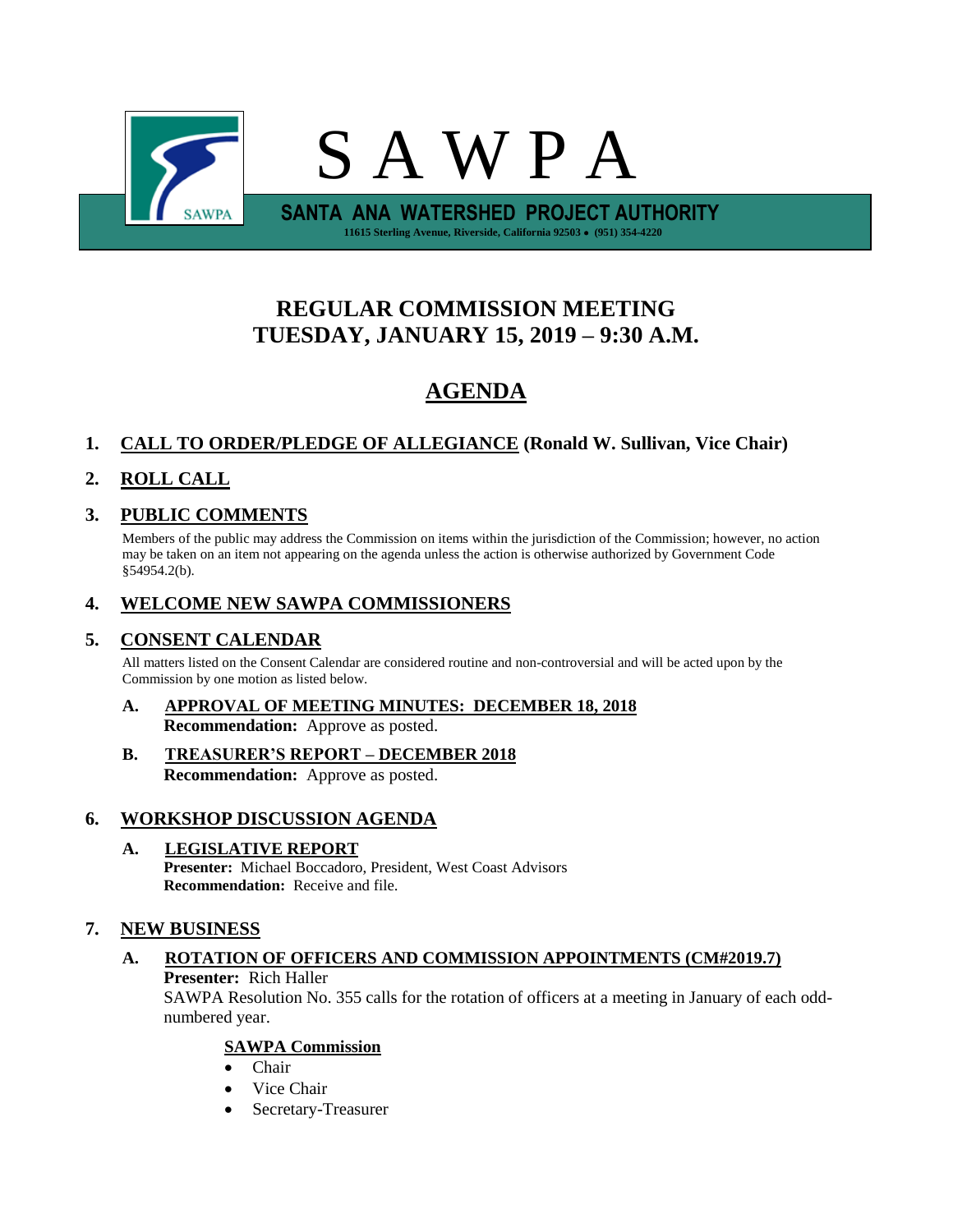SAWPA Commission Regular Meeting Agenda January 15, 2019 Page 2

### **Other Commission Appointments**

- OCSD/SAWPA Joint Policy Committee
- LESJWA (one representative)
- One Water One Watershed (OWOW) Steering Committee

#### **Recommendation:**

- (1) Authorize the rotation of officers in accordance with the historical rotation provisions of Resolution No. 355, and appoint Ronald W. Sullivan as Commission Chair, Jasmin A. Hall as Commission Vice Chair, and Bruce Whitaker as Commission Secretary-Treasurer;
- (2) Adopt Resolution No. 2019-1 appointing one Commissioner to the Lake Elsinore and San Jacinto Watersheds Authority (LESJWA) Board of Directors as the SAWPA representative;
- (3) Appoint two Commissioners to the OCSD/SAWPA Joint Policy Committee; and,
- (4) Acknowledge the rotation of representatives to the One Water One Watershed (OWOW) Steering Committee and the Vice Chair serving as Convener as set forth in Resolution No. 2018-1.

#### **B. COMMISSIONERS COMPENSATION (CM#2019.8)**

#### **Presenter:** Rich Haller

**Recommendation:** Regarding Commissioners compensation effective January 2019: (1) Allow the per day of service rate to increase automatically by 5% (from \$200 to \$210) effective January 2019; or (2) Adopt Resolution No. 2019-2 prohibiting the automatic increase of 5% in the per day of service rate effective January 2019 and maintaining the current rate of \$200.

#### **C. SAWPA BUILDING IMPROVEMENTS (CM#2019.3)**

#### **Presenter:** Carlos Quintero

**Recommendation:** Authorize the use of \$148,000 from the Building Reserve Fund to make various improvements to the SAWPA Building.

# **D. SAWPA PROJECT PROPOSALS – DWR PROPOSITION 1 IRWM IMPLEMENTATION GRANT PROGRAM (CM#2019.4)**

**Presenter:** Rick Whetsel

**Recommendation:** Authorize staff to submit the following Project Proposals for consideration for DWR Prop 1 IRWM Implementation Grant Program funding: Watershed-Wide Water Budget Development

#### **E. FYE 2020 AND 2021 BUDGET GOALS AND OBJECTIVES (CM#2019.5)**

#### **Presenter:** Karen Williams

**Recommendation:** Review and discuss the goals and objectives that will be used in preparing the FYE 2020 and 2021 Budget, and receive and file the budget goals and objectives.

# **F. AERIAL IMAGERY PARTNERSHIP STUDY WITH THE DEPARTMENT OF WATER RESOURCES (CM#2019.6)**

# **Presenter:** Mark Norton

**Recommendation:** Direct staff on whether to develop a draft scope and budget for the Aerial Imagery Partnership Study with the Department of Water Resources and present it to the PA 22 Committee.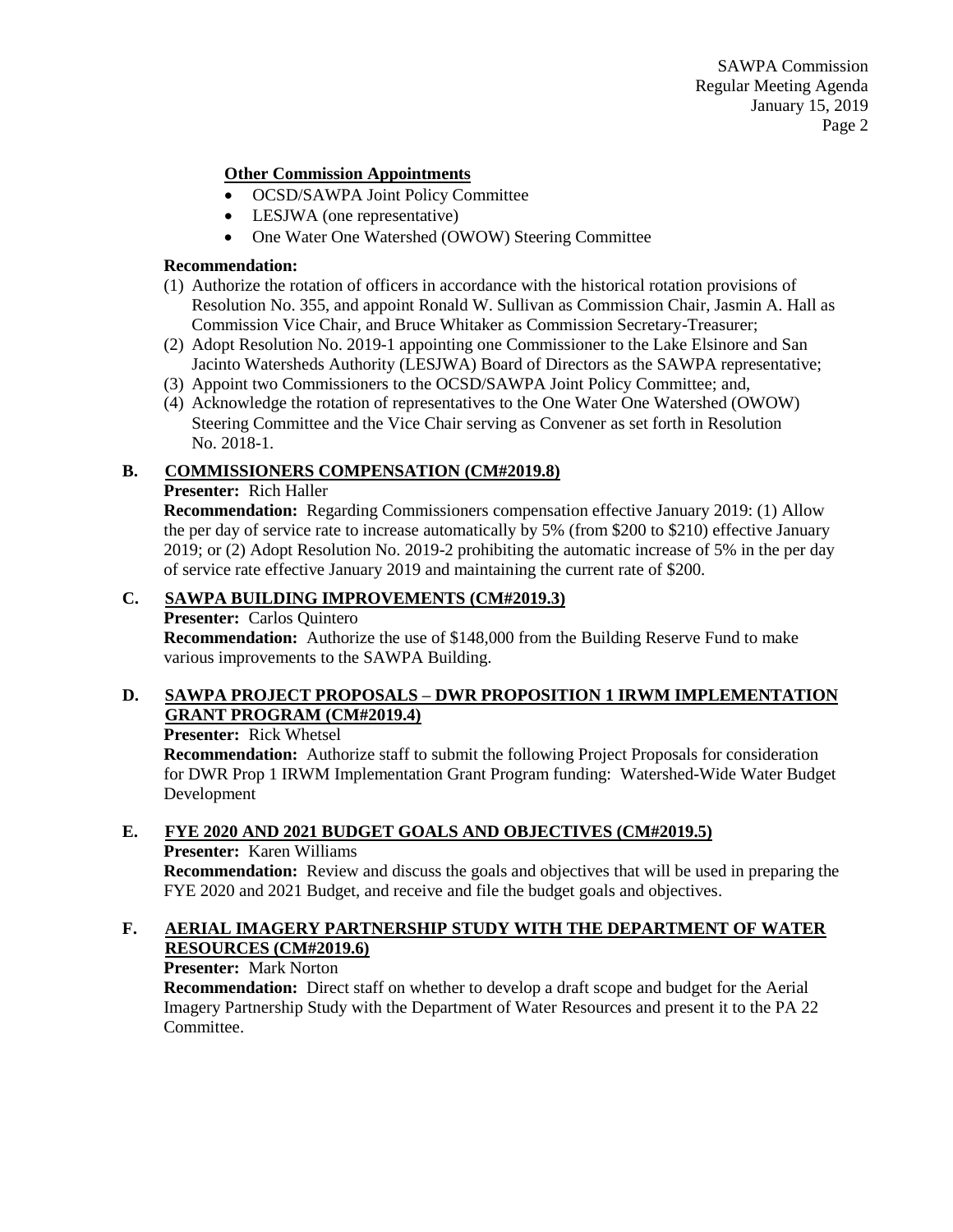SAWPA Commission Regular Meeting Agenda January 15, 2019 Page 3

#### **8. INFORMATIONAL REPORTS**

**Recommendation:** Receive for information.

- **A. CASH TRANSACTIONS REPORT – NOVEMBER 2018 Presenter:** Karen Williams
- **B. INTER-FUND BORROWING – NOVEMBER 2018 (CM#2019.1) Presenter:** Karen Williams
- **C. PERFORMANCE INDICATORS/FINANCIAL REPORTING – NOVEMBER 2018 (CM#2019.2) Presenter:** Karen Williams

#### **D. GENERAL MANAGER REPORT**

- **E. SAWPA GENERAL MANAGERS MEETING NOTES**
	- January 8, 2019
- **F. CHAIR'S COMMENTS/REPORT**
- **G. COMMISSIONERS' COMMENTS**

# **H. COMMISSIONERS' REQUEST FOR FUTURE AGENDA ITEMS**

#### **9. CLOSED SESSION**

# **A. PURSUANT TO GOVERNMENT CODE SECTION 54957.6 – CONFERENCE WITH LABOR NEGOTIATOR**

SAWPA Designated Representative: General Manager Richard E. Haller Non-Represented Employees: All SAWPA employees

# **10. ADJOURNMENT**

Americans with Disabilities Act: If you require any special disability related accommodations to participate in this meeting, call (951) 354-4230 or email kberry@sawpa.org. 48-hour notification prior to the meeting will enable staff to make reasonable arrangements to ensure accessibility for this meeting. Requests should specify the nature of the disability and the type of accommodation requested. Materials related to an item on this agenda submitted to the Commission after distribution of the agenda packet are available for public inspection during normal business hours at the SAWPA office, 11615 Sterling Avenue, Riverside, and available a[t www.sawpa.org,](http://www.sawpa.org/) subject to staff's ability to post documents prior to the meeting.

#### **Declaration of Posting**

I, Kelly Berry, Clerk of the Board of the Santa Ana Watershed Project Authority declare that on Wednesday, January 9, 2019, a copy of this agenda has been uploaded to the SAWPA website at [www.sawpa.org](http://www.sawpa.org/) and posted at the SAWPA office, 11615 Sterling Avenue, Riverside, California.

/s/

\_\_\_\_\_\_\_\_\_\_\_\_\_\_\_\_\_\_\_\_\_\_\_\_\_\_\_\_\_\_\_\_\_\_\_\_\_\_\_ Kelly Berry, CMC